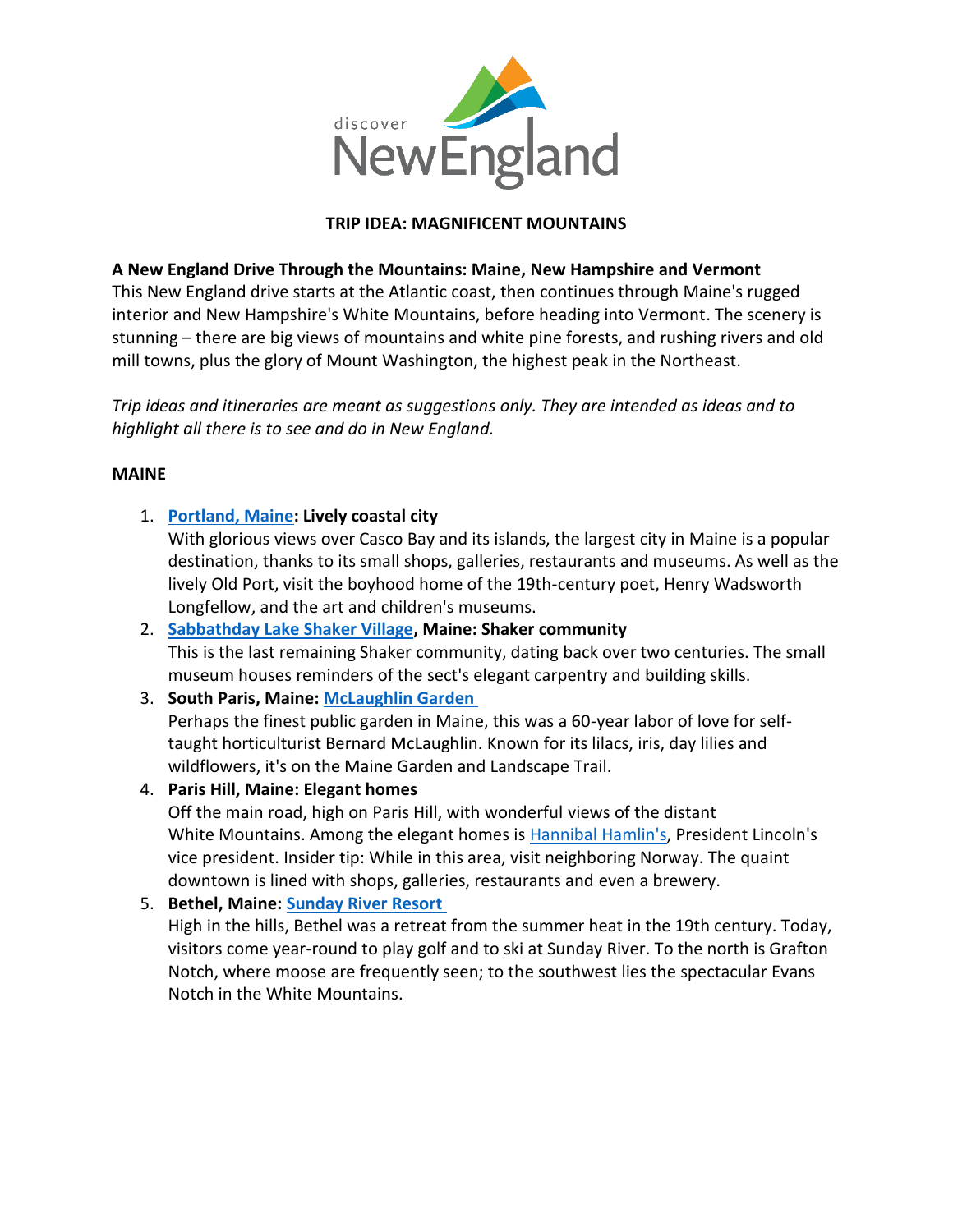#### **NEW HAMPSHIRE**

### 6. **[Shelburne](http://www.shelburnenh.com/) and [Gorham,](https://gorhamnewhampshire.com/) New Hampshire: I spy moose**

Route 2, paralleling the Androscoggin River, leads through the mountains into New Hampshire. Between Shelburne and Gorham, impressive white birches line the road. Both towns are good bases for exploring the unspoiled forest to the north, as well as nearby Mount Washington. This is another region where you may spot moose.

#### 7. **[Mount Washington, New Hampshire: Highest peak in the Northeast](http://www.mountwashington.org/)**

Although you can drive up the 6,288-ft Mount Washington, the highest peak in the Northeast, it's easier to take the guided tour. The top, with its observation area and museum, is usually windy; even in high summer it can be cold.

### 8. **[Jackson,](https://www.visitwhitemountains.com/towns/jackson/) New Hampshire: Picture perfect**

Pinkham Notch brings more vistas of the Presidential range; then it's on to Jackson. Residents have worked hard to preserve this attractive village, known for its bed and breakfast inns and network of cross-country ski trails.

## 9. **[North Conway,](http://www.northconwayvillage.net/) New Hampshire: Designer outlets**

Outlet shopping is just one reason to visit this small town that is within easy reach of several ski resorts. The station (1874) and steam engines have been restored for the deservedly popular Conway Scenic Railroad, with excursions to Conway, Bartlett and the most panoramic of all, Crawford Notch.

## 10. **Conway, New Hampshire: Saco River covered bridge**

New Hampshire has more than 50 covered bridges, but one of the finest is the Saco [River Bridge.](http://www.nh.gov/nhdhr/bridges/p91.html) Built back in 1890, it stretches for 225 ft.; find it in Conway village.

# 11. **The [Kancamagus Highway,](https://www.fhwa.dot.gov/byways/byways/2458) New Hampshire: National Scenic Byway** One of the most beautiful highways in the USA, 'the Kanc' is a National Scenic Byway, named for a legendary Indian chief. No private homes or service stations spoil the 35 mile run that climbs 3,000 ft. between Conway and Lincoln. Stop at scenic areas, such as Sabbaday Falls.

## 12. **[Franconia Notch](https://www.nhstateparks.org/visit/state-parks/franconia-notch-state-park) and Bretton Woods, New Hampshire**

North of Lincoln, in the best-known high pass in New England, are some of New Hampshire's most recognizable icons. The rock profile that was the Old Man of the Mountain crumbled in 2002, but you can see what it looked like through special telescopes by the roadside. Walk up to the Flume (waterfall in a gorge) and visit Robert [Frost Place](https://frostplace.org/site/) (former home of America's favorite poet). Further on are Bretton Woods and the historic [Omni Mount Washington Resort](https://www.visitnh.gov/lodging/8542/omni-mount-washington-resort?ref=12973). Nearby is the [Mount Washington Cog](http://www.thecog.com/)  [Railway,](http://www.thecog.com/) the world's first mountain-climbing cog railway, more than 130 years old.

## 13. **[Hanover,](https://www.hanovernh.org/discover-hanover) New Hampshire: Hills and valley**

The Connecticut River serves as the border between Vermont and New Hampshire. Here, in the lovely Upper Valley, Hanover is home to Dartmouth College. Founded back in 1769, it is one of many excellent independent colleges and universities in New England.